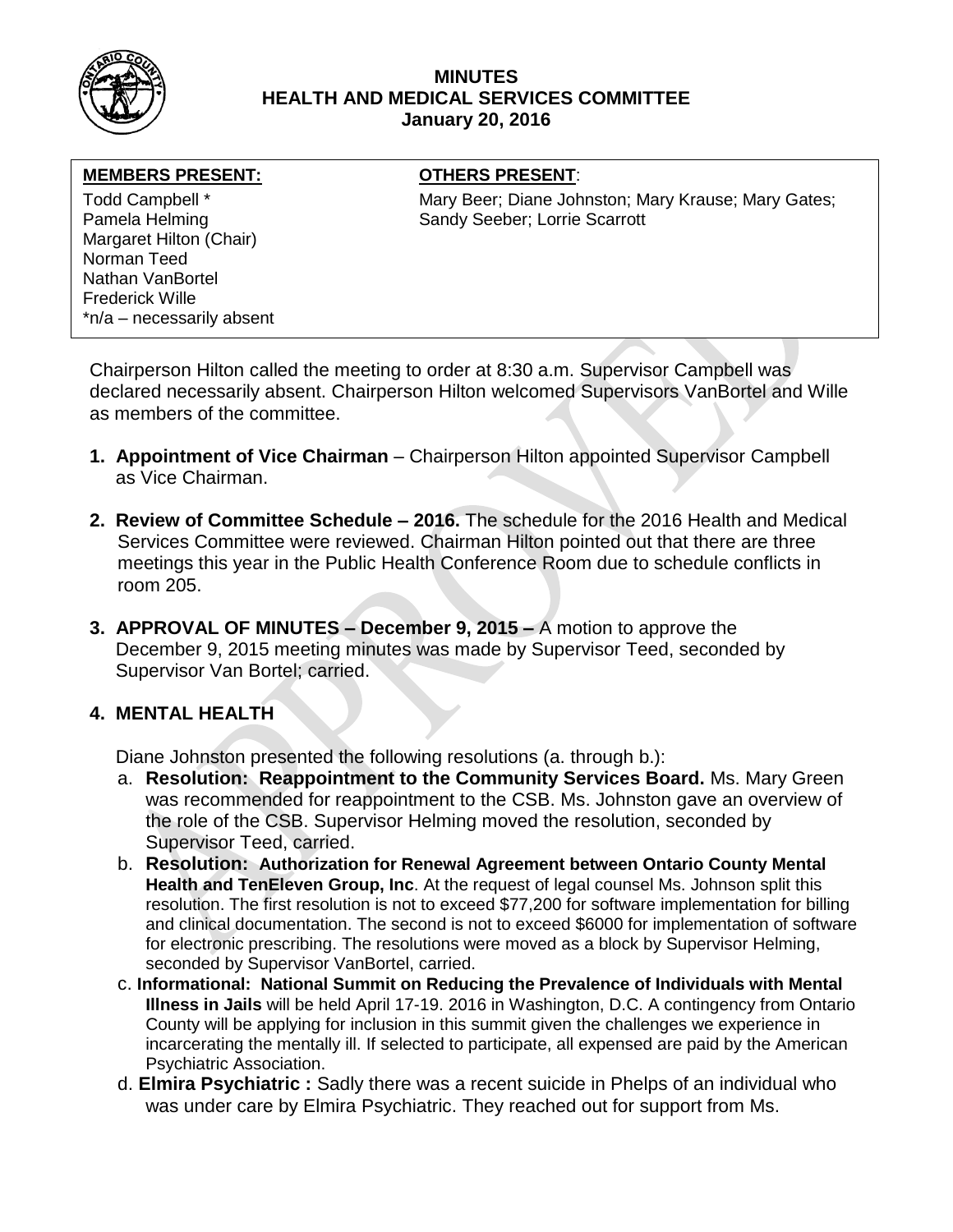Johnston's team for the debriefing case review. Ms. Johnston will be sending two staff members to support this effort.

# **5. PUBLIC HEALTH**

Mary Beer presented resolutions a. and b:

- **a. Resolution: Authority to Renew Contracts – Public Health Programs** The time frame for the contract with Geneva General Hospital and Soldiers and Sailors Hospital is January 1, 2016 through December 31, 2017. The resolution was moved by Supervisor Teed, seconded by Supervisor Helming, carried.
- **b**. **Resolution:** Authority to Renew Contracts Children with Special Needs Program (Preschool) – The timeframe for the contracts with Upstate Music Therapy Center, Wayne ARC (Roosevelt Children's Center), and Rhonda Relyea is January 1, 2016 through December 31, 2017. The resolution was moved by Supervisor VanBortel, seconded by Supervisor Helming, carried.
- **c. Policy Review:** Ms. Beer reviewed the changes to the following manuals: Administrative, Immunizations, Lead, MCH, Rabies, Standards of Practice, STD's, TB, and Workforce Development. The committee approved the changes.
- **d. Update: Eastern Equine Encephalitis** Wayne County had a horse die from EEE in Macedon this past fall near the Victor border. Ms. Beer reached out to the NYSDOH Western Regional Office to explore whether Ontario County should begin mosquitos testing in 2016. Ms. Beer has been informed that the pool of infected mosquitos is quite contained in Wayne County and it is not recommended that Ontario County begin testing. Education will be done on the website and reaching out to the veterinarians at the beginning of mosquitos season. Supervisor Hilton recommended reaching out to Planning to see if consideration of all the retaining ponds in new developments should be reviewed. Ms. Beer will follow up with Planning.
- **e. Update: Community Health Assessment** Ms. Beer is meeting with the hospital CEO's to discuss the requirements of the CHA due in 12/2016. The Health and Medical Services will be more involved this year as a focus group/stakeholder in the process.
- **f. Update: Narcan Training** A community Narcan training will be help 2/26/2016 by Trillium Health. There are 30 individuals signed up for training(class max). Ms. Beer also informed the committee that the NYSDOH Health Commissioner is implementing an agreement with the CVS's across the state to provide over the counter sale of Narcan. Pharmacists will train the individual purchasing the item. Many details still need to be worked out and communicated.
- **g. Update: 2-016 Choose Health Ontario Award** Ms. Beer is accepting nominations for the 2016 Choose Health Ontario Award. If any committee member would like to nominate an individual, program or agency for the award they would need to email Ms. Beer a nomination explaining why they feel the nominee is worthy of recognition for their contribution to improving the health of Ontario County.

Being there was no further business to come before the committee, a motion to adjourn was made by Supervisor Teed, seconded by Supervisor VanBortel; carried. The meeting adjourned at 9:14 a.m.